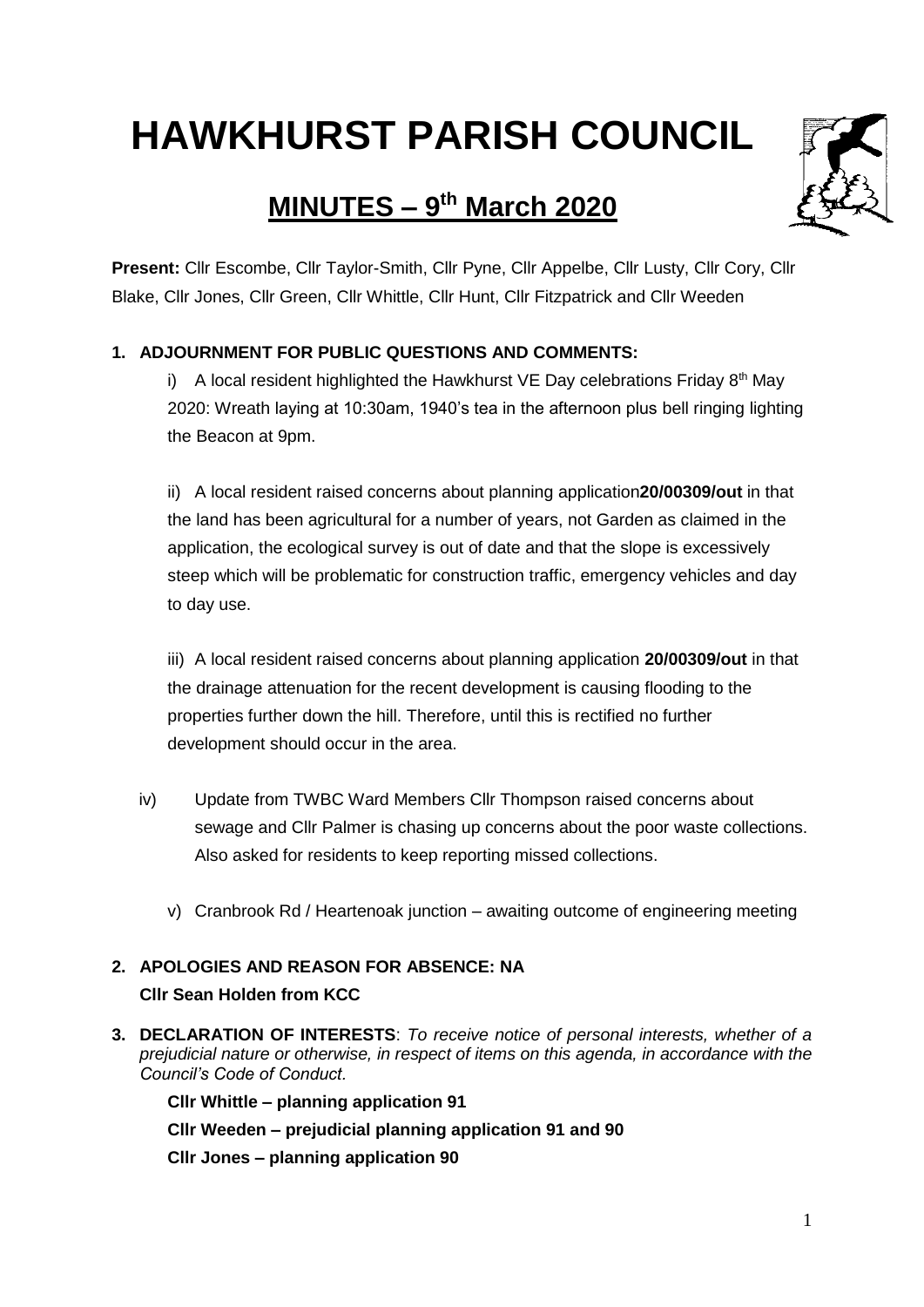#### **4. APPROVAL OF MINUTES:**

- 4.1 Cllr Escombe proposed and Cllr Taylor-Smith seconded the approval of the Minutes of the Parish Council meeting held on 10<sup>th</sup> February 2020
- 4.2 The minutes of Facilities and Services Committee 25<sup>th</sup> February 2020 and the minutes of the Community Centre Working Group 4<sup>th</sup> March 2020 were noted

# **5. MATTERS ARISING FROM THE MINUTES**

- i) **Fowlers Car Park** Cllr Taylor-Smith highlighted that after months of inactivity and chasing some work is starting to happen but there is still some way to go with further work such as the gate, repairs to surface and white lining.
- ii) **Winchester House Streetlight** Cllr Fitzpatrick emphasised that the FAS committee felt that it was a dispute between the Landlord and Tenant therefore we should write to both confirming the position that streetlight would remain.
- iii) **Update on the Hawkhurst NDP** Cllr Escombe confirmed that after significant "toing and froing" TWBC have agreed to take the revised Hawkhurst NDP to their Cabinet meeting in April 2020 for adoption. Changes made include adding the upto-date housing position. TWBC would not accept the addition of a reference to Part M4(2) of the Building Regulations in addition to the Lifetime Homes Standard, which can no longer be used as a condition. Nor would they accept Hawkhurst 's Hedgerow and Tree Policy as these are new policies and would trigger the requirement for a referendum.
- iv) **Red Oak planning application –** After much discussion TWBC have finally agreed for their Planning Committee to consider the planning application – no date yet. Cllr Escombe thanked Cllr Palmer for her efforts and emphasised the need for all those concerned to speak at Planning Committee.

# **6. PLANNING**

6.1 Planning applications to be considered

| <b>No</b> | <b>Application</b> | <b>Proposal</b>                        | Location        |            |  |
|-----------|--------------------|----------------------------------------|-----------------|------------|--|
|           | No                 |                                        |                 |            |  |
| 82        | 20/00322/Full      | Detached garage, garden store and home | Suncourt,       | Copthall   |  |
|           |                    | office                                 | Avenue,         | Hawkhurst, |  |
|           |                    |                                        | <b>TN18 4LR</b> |            |  |

# **Background:**

*A similar plan for the garage and store was recently approved. This application adds the home office on due to a need to work from home. At the time, we were a little concerned about the removal of the willow tree, which has already been done. However, additional fruit trees have been planted in the garden to compensate. We were also worried about the*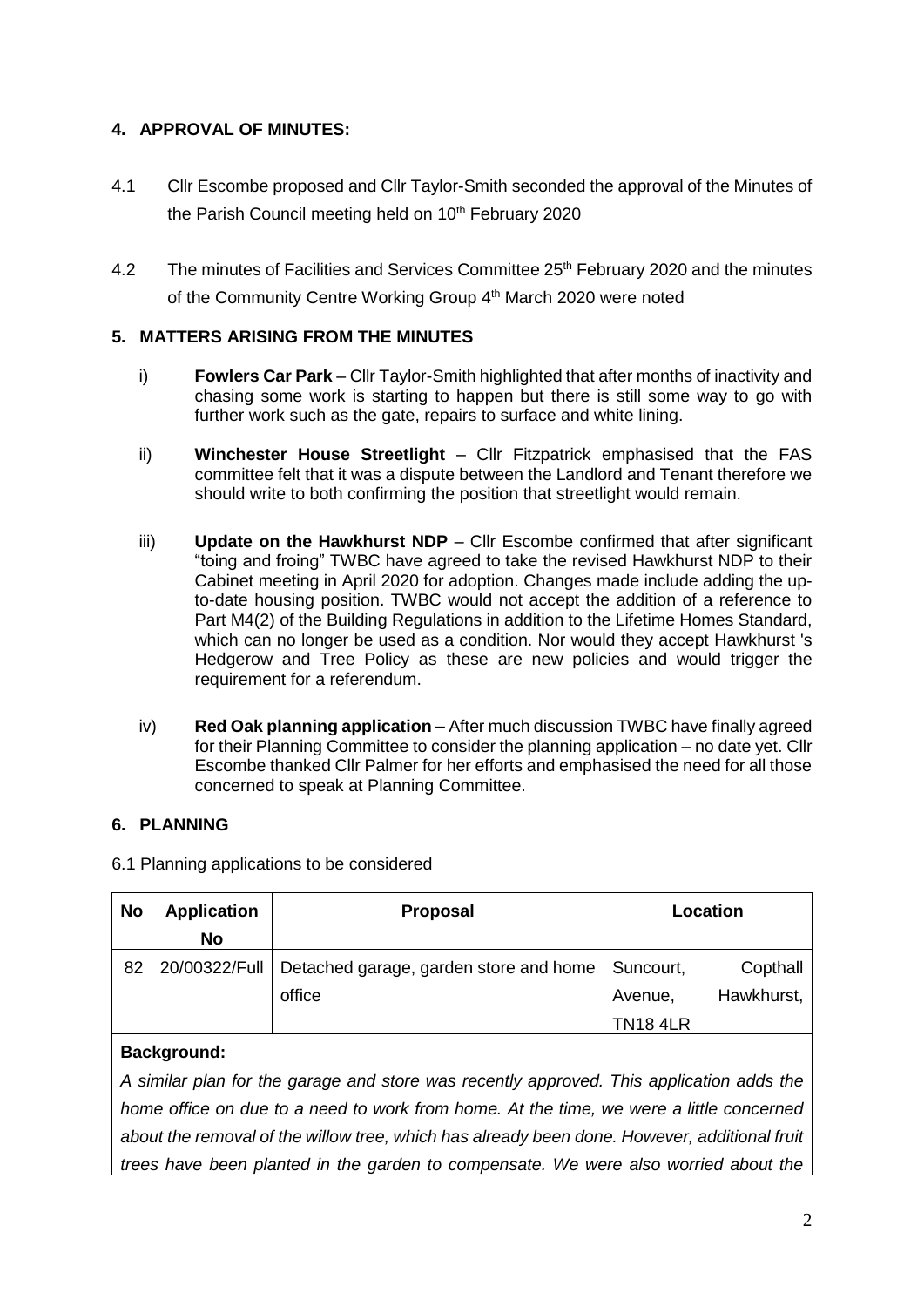*possible impact on a neighbour's summer house, but this was reviewed by the planning officer and not considered to be an issue. There are no objections from neighbours.* **Comments and Recommendation:**

HPC **supports** this application.

**Decision:** Support 13 Object 0 Abstain 0 – Therefore HPC supports this application.

| 83 20/00032/full Loft conversion with roof lights and Gun Green Oast, Water |  |  |  |  |  |  |                      |  |  |
|-----------------------------------------------------------------------------|--|--|--|--|--|--|----------------------|--|--|
| installation of solar panels                                                |  |  |  |  |  |  | lane, Hawkhurst TN18 |  |  |
|                                                                             |  |  |  |  |  |  | 5BA                  |  |  |

# **Background:**

*This is the same application that we looked at last time. It's only the solar panels that are relevant. Permission was given for the loft conversion and roof lights. This was not considered by HPC as we did not receive the notification.* 

# **Comments and Recommendation:**

HPC **supports** the installation of the solar panels.

#### **Decision:** Support 13 Object 0 Abstain 0 – Therefore HPC supports this application

| 84 | 20/00235/Full   Addition of a single storey side extension   Conghurst | Cottages, |
|----|------------------------------------------------------------------------|-----------|
|    | involved in the conversion of two dwellings   Conghurst                | Lane,     |
|    | to a single dwelling (exactly as previously   Hawkhurst                |           |
|    | approved under applications)                                           |           |

#### **Background:**

*HPC did not object to the previous application and we are not aware of anything material that would lead us to a different conclusion this time. No comments from neighbours.*

# **Comments and Recommendation:**

HPC **supports** this application.

**Decision:** Support 13 Object 0 Abstain 0 – Therefore HPC supports this application.

|  | 85 20/00219/Full   Installation of 144 photovoltaic panels to   Hawkhurst  |                    |  | Cottage |
|--|----------------------------------------------------------------------------|--------------------|--|---------|
|  | the existing roofs of the main hospital and $\vert$ Hospital, High Street, |                    |  |         |
|  | bungalow                                                                   | Hawkhurst TN18 4PU |  |         |

# **Background:**

*Consideration has been given to the siting of the panels to minimise the visual impact on the street scene. No comments from neighbours.*

# **Comments and Recommendation:**

HPC **supports** this application.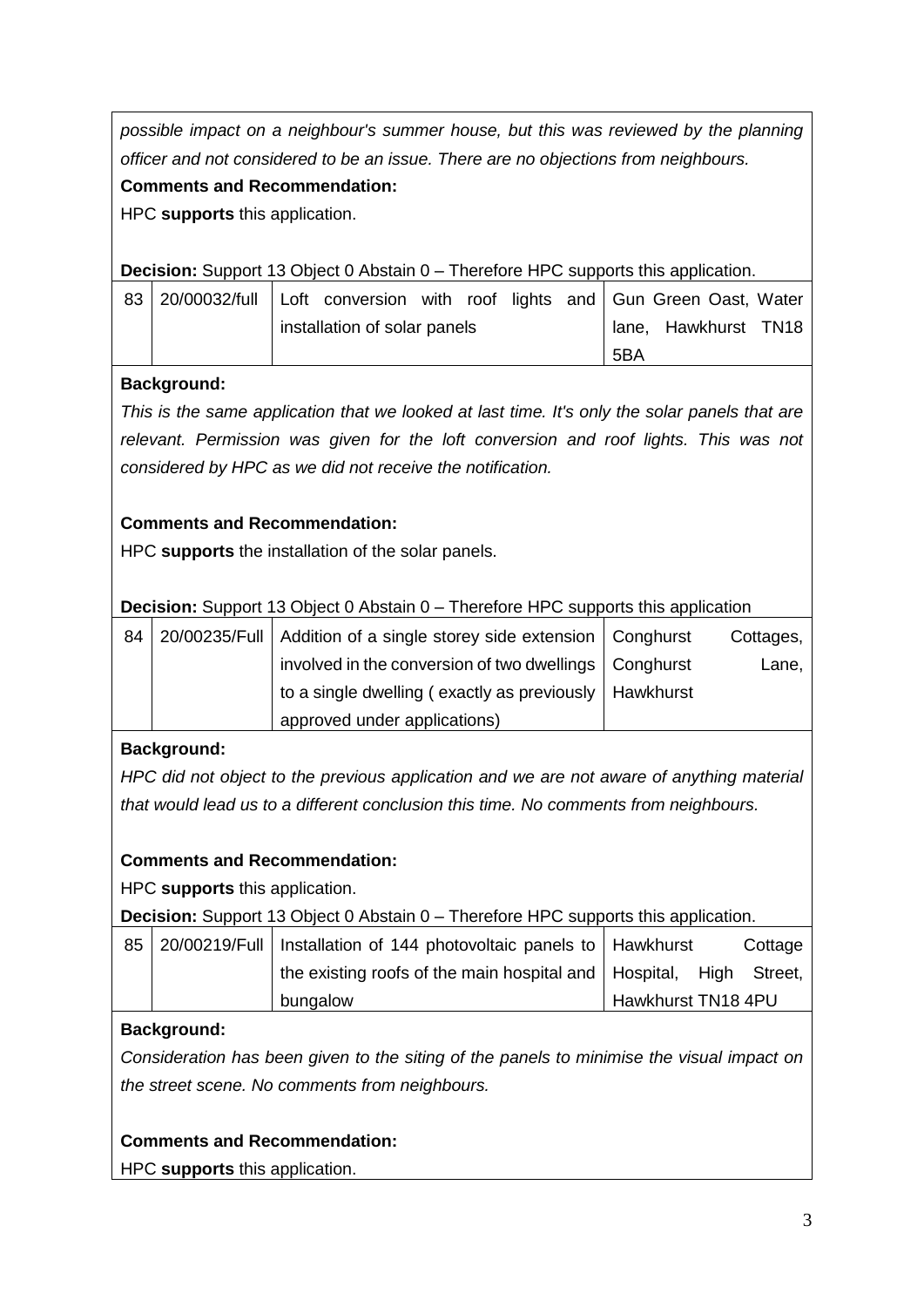|    | <b>Decision:</b> Support 13 Object 0 Abstain 0 – Therefore HPC supports this application |                                                            |           |                    |          |  |  |  |  |  |
|----|------------------------------------------------------------------------------------------|------------------------------------------------------------|-----------|--------------------|----------|--|--|--|--|--|
| 86 |                                                                                          | 20/00339/Full   Loft conversion with a rear dormer and   4 |           | Castle.            | Terrace. |  |  |  |  |  |
|    |                                                                                          | roof lights to front elevation                             | Cranbrook |                    | Rd.      |  |  |  |  |  |
|    |                                                                                          |                                                            |           | Hawkhurst TN18 4BQ |          |  |  |  |  |  |

#### **Background:**

*As far as we are aware, none of the other cottage Castle Terrace have roof lights to the front, but there are several other houses along this stretch of Cranbrook Road that do. Materials will, for the most part, match existing. There are no objections from neighbours.*

# **Comments and Recommendation:**

This application would appear to have minimal impact on the street scene and does not appear to impact on neighbouring properties. HPC **supports** this application.

**Decision:** Support 13 Object 0 Abstain 0 – Therefore HPC supports this application

| 87 | 18/03187/Full   Change of use of part of the land for the   Os    | Plot | 6535, |
|----|-------------------------------------------------------------------|------|-------|
|    | creation of two additional pitches and four   Heartenoak          |      | Rd,   |
|    | ancillary mobile homes to existing pitch for   Hawkhurst TN18 5EY |      |       |
|    | traveller occupation<br>with<br>gypsy                             |      |       |
|    | associated hard and soft landscaping                              |      |       |
|    | (part retrospective)                                              |      |       |

#### **Background:**

*From the application, we were unsure how much of this application is retrospective. The application is for 9 additional mobile homes: 4 would be linked to the host dwelling for family members. Two additional pitches are proposed - one for 3 units and one for 2 units. No comments from residents.*

# **Comments and Recommendation:**

This application is for an extension to an existing site which is self-contained and well screened. The current site does not have a noticeable impact on the AONB. Whilst there are no specific policies in the NDP relating to gypsy / traveller sites, this proposal is for less than 10 dwellings.

The site is not within easy/safe walking distance of facilities and amenities. Hawkhurst's infrastructure is already overstretched in terms of the doctors and school etc. An additional 9 units will exacerbate Hawkhurst's traffic issues.

We understand that there is a need within the borough to provide additional gypsy /traveller accommodation and that the preference is to extend existing sites. Therefore, on balance,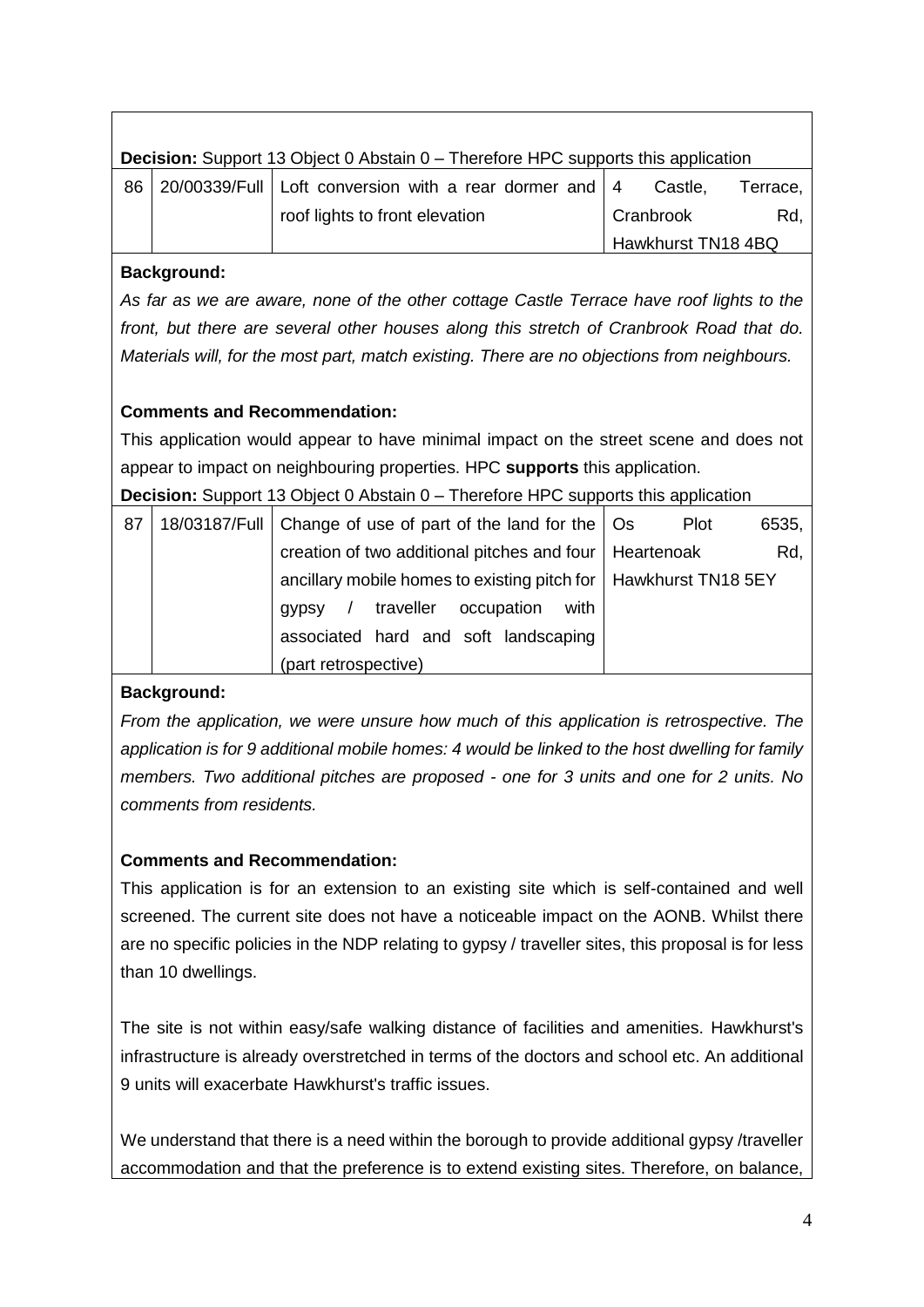|    | HPC supports this application.                                                          |                                                                         |     |  |  |  |  |  |  |  |
|----|-----------------------------------------------------------------------------------------|-------------------------------------------------------------------------|-----|--|--|--|--|--|--|--|
|    | <b>Decision:</b> Support 8 Object 5 Abstain 0 – Therefore HPC supports this application |                                                                         |     |  |  |  |  |  |  |  |
| 88 |                                                                                         | 19/03039/Full Change of use of land to ancillary Chittenden Lodge, Slip |     |  |  |  |  |  |  |  |
|    |                                                                                         | residential use and installation of solar   Mill Rd, Hawkhurst TN18     |     |  |  |  |  |  |  |  |
|    |                                                                                         | panels                                                                  | 4JT |  |  |  |  |  |  |  |

# **Background:**

*The proposal is for change of use of a paddock from agricultural to ancillary residential. The solar panels will be mounted on the ground and are up to 2m high. Site is 40 sq. Metres. No comments from neighbours. Chittenden House and Chittenden Lodge are listed. This application is not supported by the Landscape & Biodiversity Officer as it represents a loss of agricultural land when there Is plenty of scope for the solar panels to be accommodated within the rest of the grounds without losing agricultural land. The Conservation Officer has indicated that she is willing to look at appropriate locations within the grounds rather than use this agricultural land.*

# **Comments and Recommendation:**

HPC is supportive of the introduction of solar panels, but is mindful of the Landscape and Biodiversity Officer's concerns. It is not clear why the installation of solar panels should require the land use to be changed to residential. Solar panels are can be installed on agricultural land, which can have a dual purpose with grazing. However, this site does not appear comply with best practice, which focuses on the use of non-agricultural land.

HPC is opposed to the change of use for this land. If TWBC is minded to approve the installation of solar panels on this paddock, every effort should be made to enhance biodiversity, for instance with bird and insect fodder plants and wildflowers sown around the panels.

HPC objects to this application.

**Decision:** Support 2 Object 11 Abstain 0 – Therefore HPC objects to this application

| 89 |     | 20/00355/Full   Siting 8 mobile cold store units, with new   Rhokett Limited, Unit 10, |  |        |  |                                                      |       |         |  |
|----|-----|----------------------------------------------------------------------------------------|--|--------|--|------------------------------------------------------|-------|---------|--|
|    |     |                                                                                        |  |        |  | acoustic fencing alongside units 2-5 and   Hawkhurst |       | Station |  |
|    | the |                                                                                        |  |        |  | boundary with Station Cottages Business              | Park, | Gills   |  |
|    |     | (retrospective)                                                                        |  | Green, |  | Hawkhurst                                            |       |         |  |
|    |     |                                                                                        |  |        |  | <b>TN118 5BD</b>                                     |       |         |  |

# **Background:**

*The chiller units are already in place and the acoustic fence was found to be necessary after*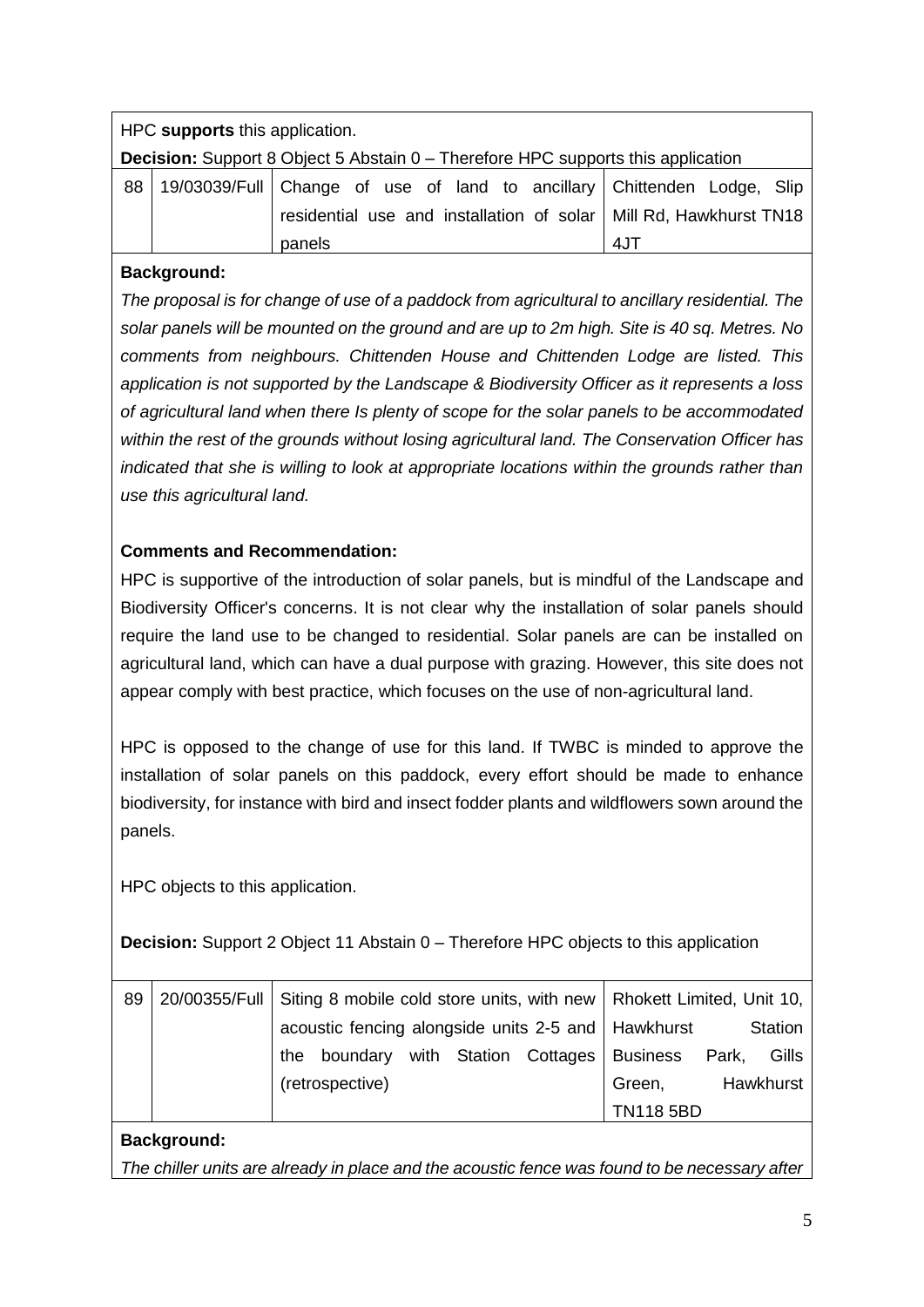*local residents complained about the noise. The four units closest to Station Cottages will be in use from November to February, and planning permission for these units is for five years. Permanent permission is requested for the other units. One objection.*

# **Comments and Recommendation:**

HPC can **support** this application. However, we are concerned that this is not the first retrospective application put in for this site. It would appear that some guidance on the planning process might be required.

**Decision:** Support 11 Object 1 Abstain 1 – Therefore HPC supports this application.

|  | 90   20/00452/Full   Conversion of shop to form 1 residential   Trills, Cranbrook Rd, |                    |  |
|--|---------------------------------------------------------------------------------------|--------------------|--|
|  | unit                                                                                  | Hawkhurst TN18 4AT |  |

#### **Background:**

*The proposal is to create a one-bed flat. The shop front and windows would remain the same, with a timber screen placed inside the front window. There is no parking associated with the property. There are no objections from neighbours.*

# **Comments and Recommendation:**

This application complies with the NDP in that it is for one dwelling within the LBD, within walking distance of shops and facilities and involves the redevelopment of an existing site (HD1). It would also provide a much-needed starter home (HD2). However, we are concerned about the lack of parking provision, as this is a real issue within Hawkhurst. Whilst we welcome the applicant's decision to maintain the shopfront and windows, we are concerned that the installation of a timber screen would not on impact on the street scene but would be detrimental to future occupants. We are concerned that there would be little/no natural light in the property, which would have a negative impact of the wellbeing of future occupants.

Policy CM4 of the NDP states that the existing range of shops and services in Highgate are to be protected and enhanced. This application is, therefore, contrary to this policy. Where HPC has previously supported the change of use of other retail premises, this has been supported by a well-documented history demonstrating they were unsustainable. We are less sure that this is the case for this property, which is located in an area with a number of other well-used shops. We would ask that the planning officer is confident that there is no future for this property to be used as retail or office space in line with the requirements for retail and services in the village.

If TWBC are minded to approve HPC does seek reassurance on the points raised above. HPC objects to this application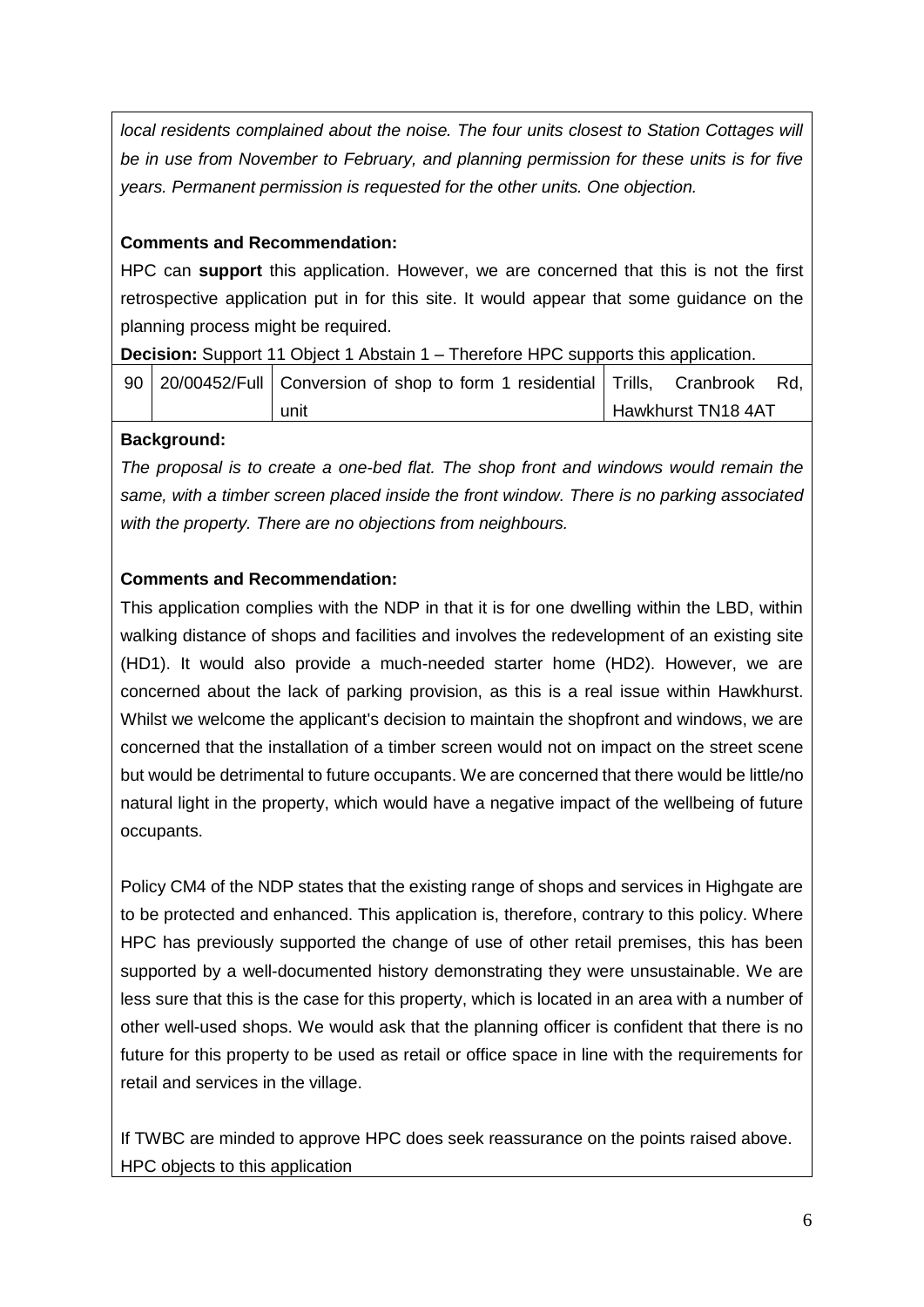**Decision:** Support 3 Object 9 Abstain 0 (absent BW). Therefore HPC objects to this application.

|  | 91 20/00309/OUT Outline (access and layout not reserved) Land south of Woodham |
|--|--------------------------------------------------------------------------------|
|  | Construction of 1 no3 bed detached Close, Rye Rd, Hawkhurst                    |
|  | houses and 2 no 4/5 bed detached houses                                        |
|  | with access via a new roadway that has                                         |
|  | been constructed as part of the                                                |
|  | redevelopment of Woodham<br>Hall, I                                            |
|  | Landscaping and associated works                                               |

#### **Background:**

*This is an outline application, only looking at siting and access at this stage. It is an amendment of a previously refused application (supported by HPC, albeit with concerns over drainage). The previous application was for 5 dwellings (2 x 2-bed bungalows, 1 x 3 bed house & 2 x 4-bed houses). This application is for 1 x 3-bed house and 2 x 4/5-bed houses. The previous application indicated that the land at the south of the site would be a wildlife corridor and would be gifted to a charity to secure its future. This is no longer mentioned in this application. There have been 5 objections from residents online & a resident has also phoned to express concerns.*

#### **Comments and Recommendation:**

This application complies with the NDP in terms of being for three dwellings within walking distance of shops and facilities. However, it does not meet the requirements of HD1, as it is not within the LBD, is a greenfield site and is agricultural land. Whilst the planning statement indicates that the site has not been open countryside since the 1800s, the land has been used for agriculture/grazing in recent years, despite the claims to the contrary in the application paperwork.

Unlike the previous application, this proposal is focused on larger houses and, therefore, does not address the housing needs of the village (HD2). This is an aspect that we would like to see given further consideration. This is a greenfield site, within the AONB, and should have the highest level of protection. The need for housing nationally and within the borough is resulting in land such as this being developed. If this is to happen in this location, then the housing should be appropriate to the needs of the village.

The site appears to be fairly well enclosed, with the existing tree boundary minimising views of the sites. If this proposal were to go ahead it is essential that these trees be retained to avoid impacting on views between the village and the countryside (LP1).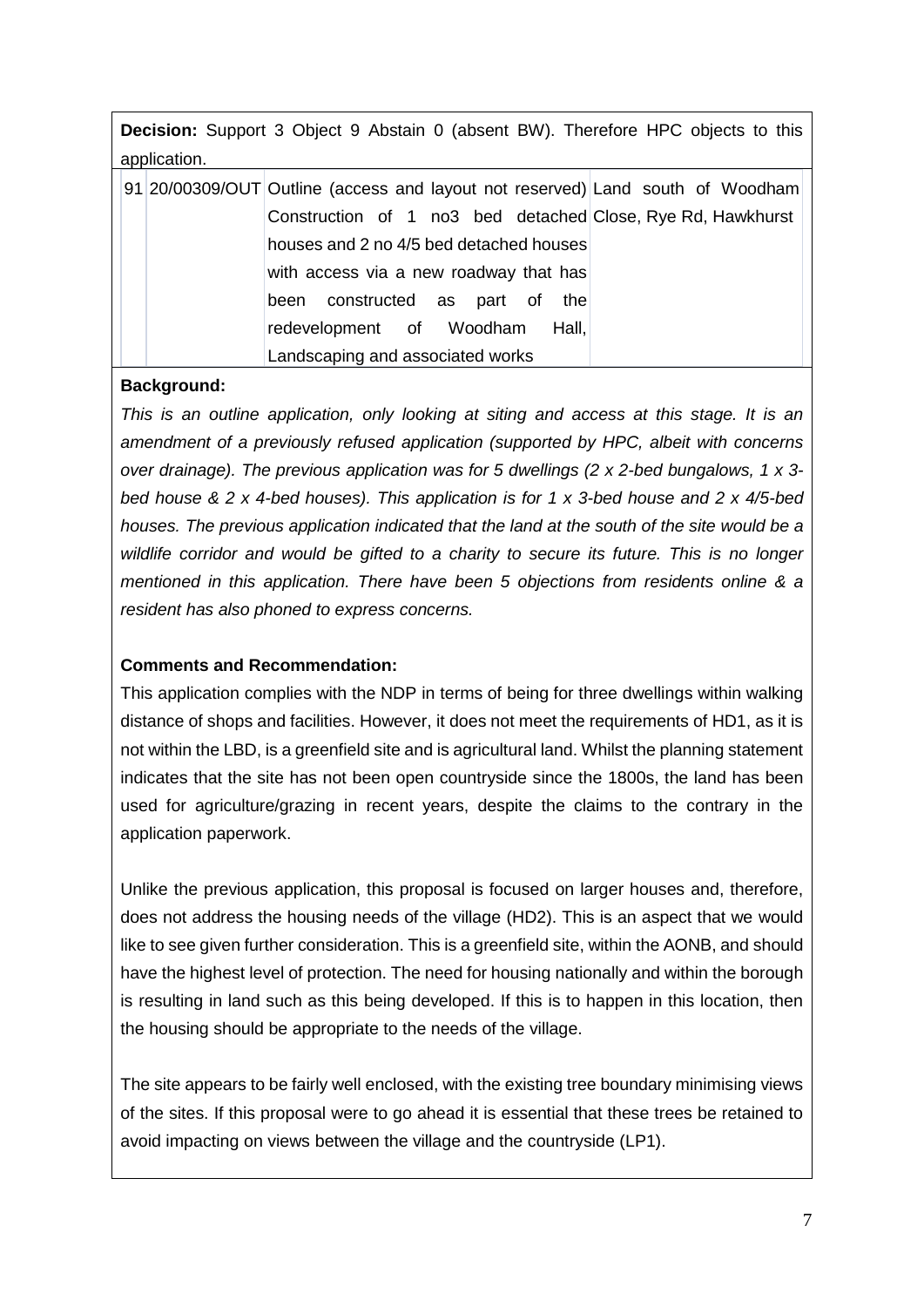At this stage there is little information to demonstrate how this application will enhance biodiversity. HPC is anxious to ensure that the land to the south of this site is retained as a wildlife corridor and that this site will not lead to further development gradually creeping down the hill. With the previous application, there was an offer to donate this land to secure its future and this is something that HPC would expect to see with this application if it were to be approved.

Whilst recognising that this proposal is only for three dwellings, it will have an impact on the already stretched infrastructure in Hawkhurst. The traffic congestion within the village is such that any additional vehicles will have a negative impact. The sewage system cannot cope with existing demand in this area and there are frequent sewage spills on the land between this site and the treatment works. We have serious reservations about the impact on drainage of this development. As a village, we are already seeing the drainage issues that have resulted from the development of Herschel Place and Woodham Close. This is an aspect that will need to be fully addressed as, unfortunately, experience has demonstrated this has been not given adequate consideration with other recent developments.

We recognise that this is an accessible location in terms of accessing facilities in Hawkhurst. However, residents will be reliant on cars to access employment. Hawkhurst is not well served by public transport. There are limited bus services and the nearest station can only be reached by car.

Any trees or hedgerows removed need to be replaced in line with Hawkhurst tree policy (three trees to be planted for each tree removed).

If TWBC are minded to grant permission for this outline application, there should be a condition that all mitigation measures for reptiles, dormice and other protected species are put in place before any preparatory or clearance work takes place.

We recognise that it is a small-scale development, within walking distance of shops and facilities. However, we have significant reservations about this application: drainage, impact on AONB, impact on wildlife and biodiversity, lack of infrastructure housing mix, traffic, access, gradient and levels. Therefore, HPC **object** this application.

**Decision:** Support 0 Object 12 Abstain 0 (absent BW). Therefore, HPC objects to this application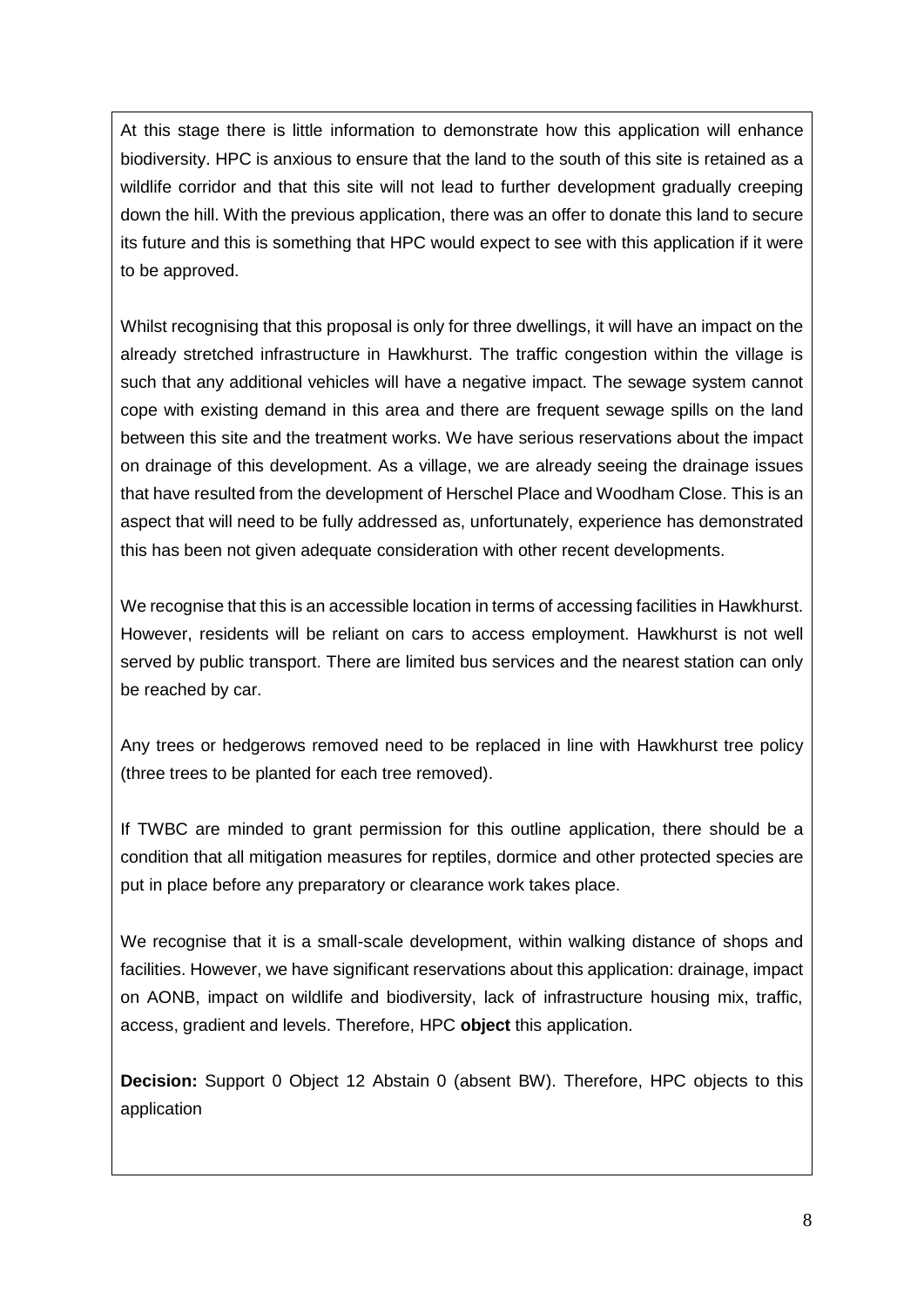|  | 92 19/03098/FULL Erection of a fence and gate to the centre 4, Iddenden Cottages, High |     |                        |  |
|--|----------------------------------------------------------------------------------------|-----|------------------------|--|
|  | of the plot (part retrospective)                                                       |     | Street, Hawkhurst TN18 |  |
|  |                                                                                        | 14P |                        |  |

# **Background:**

*We discussed this application last meeting and it has now been amended to remove the request for access onto Slip Mill Lane. A gate has been added in the fence in the garden instead.* 

# **Comments and Recommendation:**

In our opinion, the fence is impacting on the setting of these listed cottages in the conservation area. It is clearly visible from neighbouring properties despite the applicant's statement that it cannot be seen. However, we note that this has been considered in detail by the Conservation Officer.

HPC raises **no objection** to this application without the access onto Slip Mill Lane.

If TWBC are minded to grant permission for the retrospective application for the fence, HPC would like to see a condition applied that the entire plot has to remain within the ownership of 4 Iddenden Cottage and cannot be sold separately.

**Decision:** Support 13 Object 0 Abstain 0 – Therefore HPC supports this application

| 93 20/00347/FULL Proposed first floor extension & internal Little Orchard, Heartenoak |              |  |  |     |                      |  |
|---------------------------------------------------------------------------------------|--------------|--|--|-----|----------------------|--|
|                                                                                       | alterations. |  |  |     | Road, Hawkhurst TN18 |  |
|                                                                                       |              |  |  | 5FU |                      |  |

#### **Comments and Recommendation:**

HPC **supports** this application as it complies with the NDP - the extension is sympathetic to the host house and uses materials to match existing. The proposals do not appear to impact on neighbours or the street scene.

**Decision:** Support 13 Object 0 Abstain 0 – Therefore HPC supports this application

- 6.2 Planning information on file
- **7 MATTERS FOR FURTHER DISCUSSION:**
- **7.1 Update on Hawkhurst Parish Council Judicial Review of White House planning**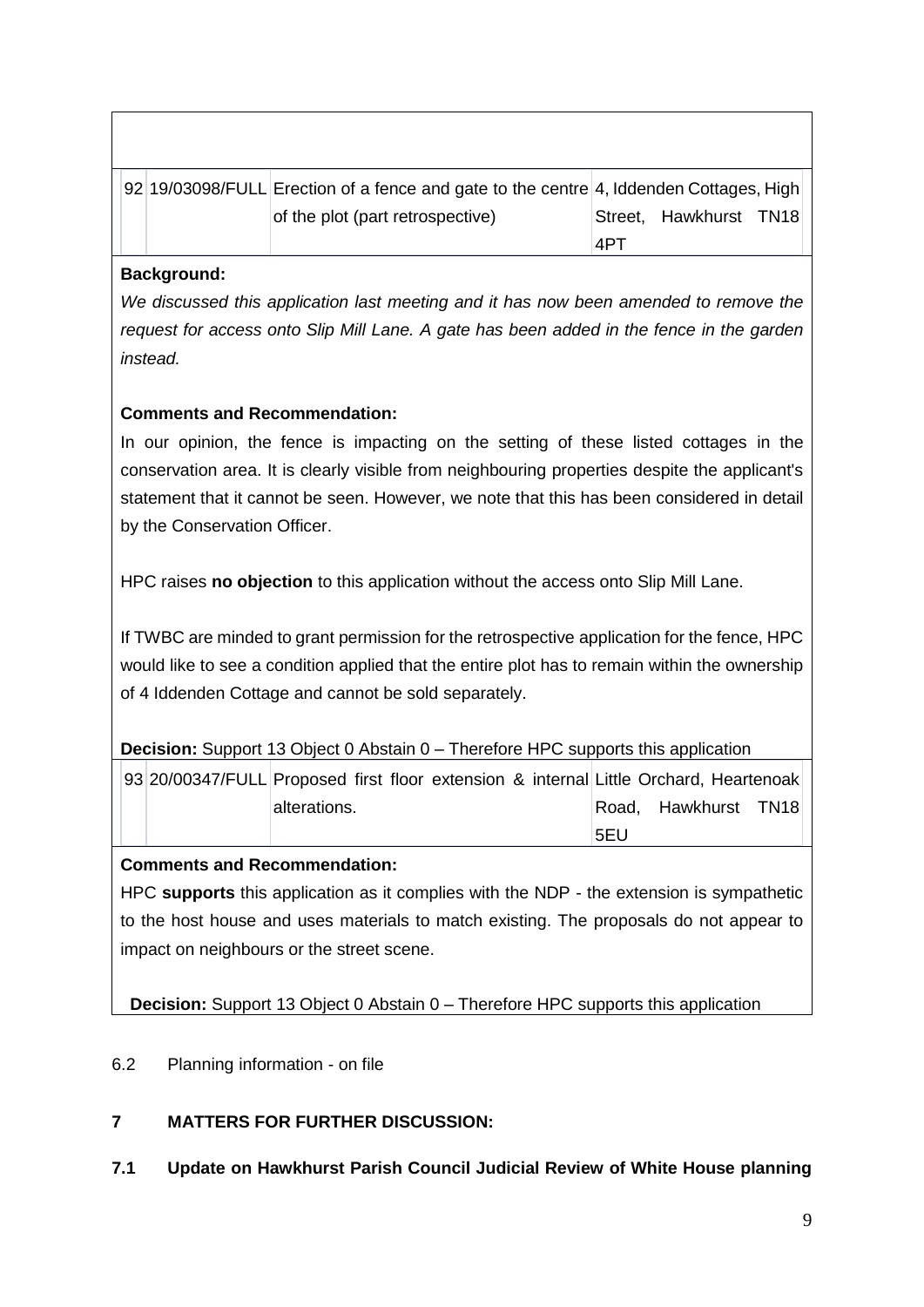#### **application**

The Clerk updated the Council that the Court has received Hawkhurst Parish Council papers plus the responses from Tunbridge Wells Borough Council and McCarthy and Stone. Note the land owner has not responded.

The legal advice is that there appears to be a number of differences between the response such as:

- that an accumulative assessment of traffic impact was not required due to extra public transport being provided
- One response claimed that the White House was a small development and the other response claimed the White House was a significant development.

It is therefore proposed to draft a reply to the Court to highlight these points, this reply was not costed in the original estimates so will be an extra cost of £1,000.

Cllr Taylor-Smith strongly supported this as it is nonsense to argue that donations to a central bus fund is mitigating the impact at Highgate Crossroads

So far the potential claim for legal costs against the Council is £5,000.

The Clerk also suggested that due to COVID 19 situation the Council should set aside a further £1,000 to support the case as it progresses.

Cllr Hunt asked if we are wasting money as surely something will be built at the White House site. Cllr Escombe reemphasized that this is more about the planning matter of "cumulative traffic in Hawkhurst" than the site itself.

#### **Recommendation**

Cllr Escombe proposed and Cllr Taylor-Smith seconded that we:

- Reply to the Court regarding the Tunbridge Wells Borough Council and McCarthy and Stones responses, £1,000
- Set aside a further £1,000 for costs
- **Estimated cost £2,000 from General Reserves**

Decision - Unanimously approved

#### **7.2 New Community Centre** – Consultation Feedback Report

Cllr Whittle introduced the report and explained that the CCWG had discussed this in depth and that the view was to proceed by refining the design based on the consultation rather than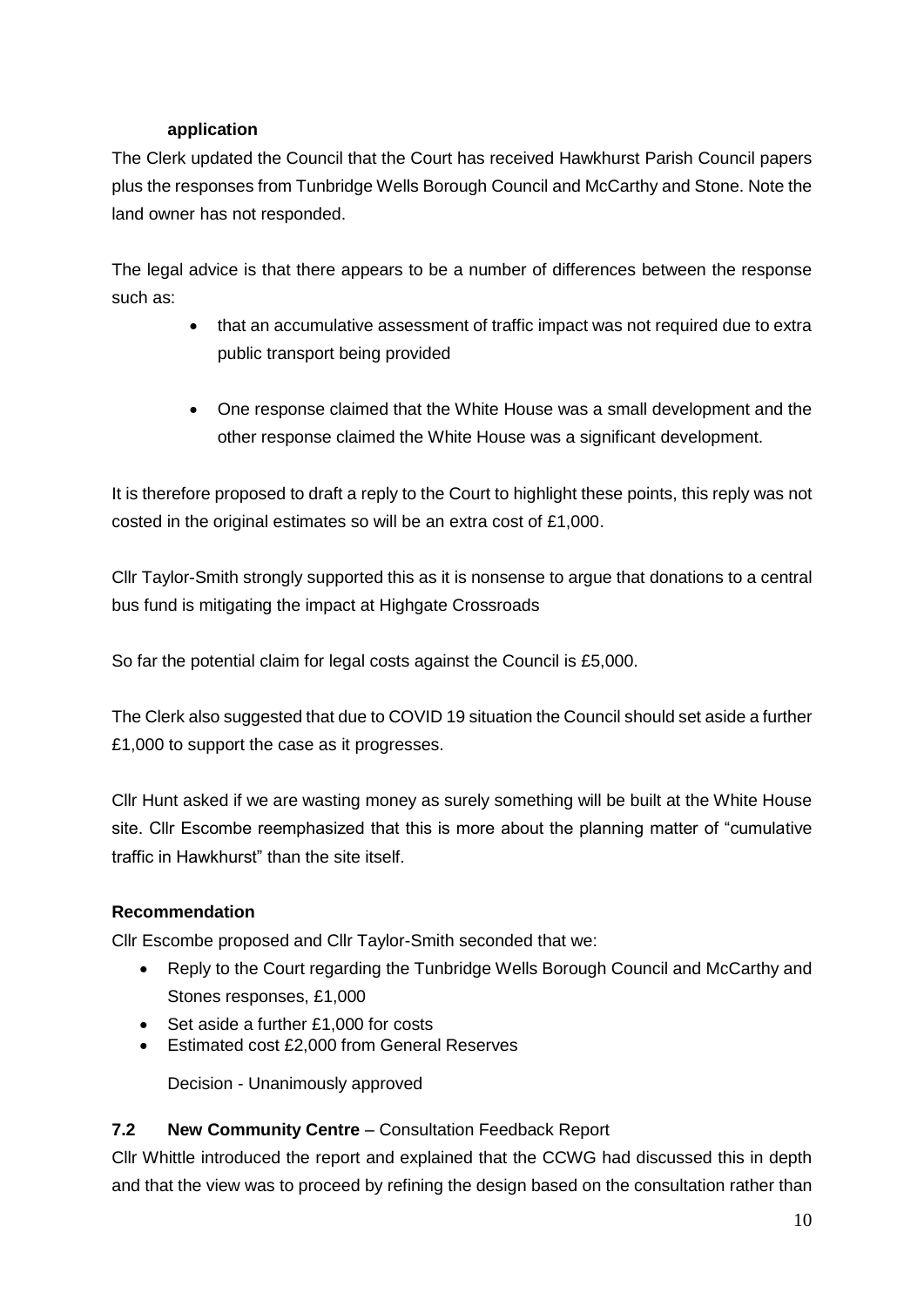stop the project. The key areas for refinement are:

#### **General design**

- Review "Kent Design" and "High Weald" guidance and the "High Weald AONB Management Plan" to consider issues such as weather boards, roof tiles
- Emphasis the environmental features such as solar panels, ground source heating, rainwater gathering, insulation etc.
- Use of re-enforced grass for car parking where possible

#### **Main hall**

- Retain size, flexibility is the key
- Review stage / demountable stage / racked seating
- Refine storage

#### **Studio and dry change**

- Review dry change
- Seek to create two smaller meetings rooms
- Refine kitchen / storage areas

#### **Café kitchen**

- Consult with professional caterers regarding kitchen
- Refine serveries into main hall and café area
- Refine storage

#### **Cost funding**

- Focus on managing costs
- Seek grants
- Launch legacy / fund raising / donations programme

#### **General**

Operational discounts for local community groups, regular users

Cllr Hunt asked about the playground location? The only other site proposed was in the wettest part of the site and it was better for playgrounds to be "open" rather than tucked away.

The clerk will publish the full Community Centre Consultation Feedback Report on the website.

#### **Recommendation**

Cllr Whittle proposed and Cllr Pyne seconded that:

- a) To proceed by refining the designs
- b) Pre-application meetings with Tunbridge Wells Borough Council and Kent County Council, and adjust accordingly
- c) Liaise with Fields in Trust regarding an appropriate Land exchange.
- d) Liaise with Sport England / Kent FA to finalise the junior playing surface drainage and changing room element of the project
- e) Propose to develop the new playground in an initial phase and engage HCT 2018 and young people in the design of playground area and link in with landscaping
- f) As the design evolves focus on the environmental / sustainable design issues such as - solar panels, ground source heating, rainwater gathering, insulation etc.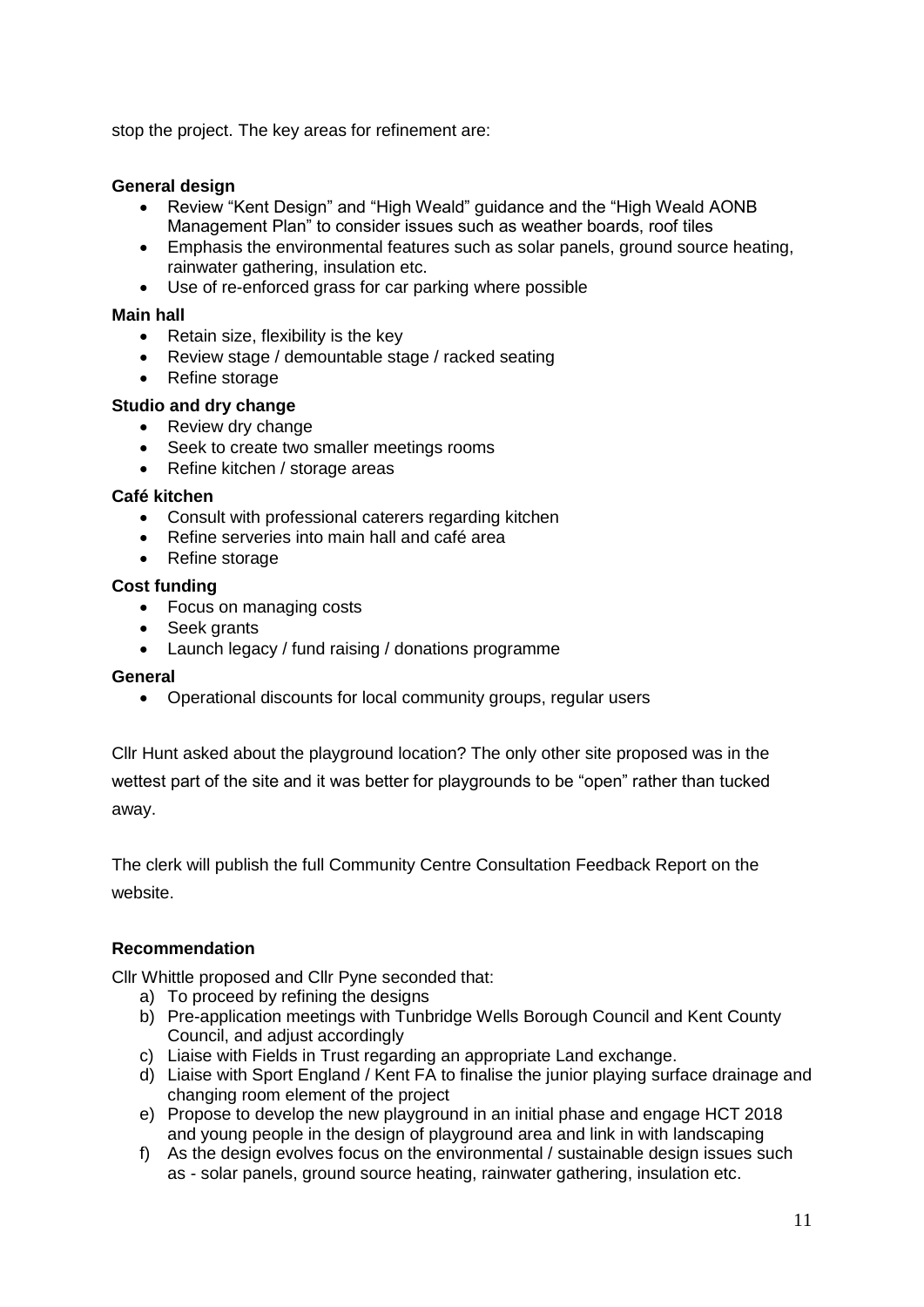- g) Refine the kitchen / servery design in consultation with professional caterers
- h) Refine the storage areas throughout
- i) Refine upstairs design
- j) Ensure that discounted rates for local groups and regular user groups are built into the operation business plan
- k) Launch fund raising campaign and seek grant aid

Decision – Unanimously approved.

(**Note:** out the 360 comments 193 are being considered in the refinement of the design, 17 are being feed into the refinement of the business plan and the remaining statements have been acknowledged)

#### **7.3 S 137 Community Awards Report**

Cllr Taylor-Smith introduced the report, noting that the collections for Foodbanks at Tesco and Waitrose both go to Hastings. The Community Fridge project is for local people. Cllr Taylor-Smith proposed and Cllr Green seconded the following

| <b>Applicant</b>           | Project                | Award  | <b>Comment</b>           |
|----------------------------|------------------------|--------|--------------------------|
| Hawkhurst WI<br>for        | In Bloom 2020          | £1,000 | In principle yes, but    |
| Hawkhurst in Bloom         |                        |        | form<br>needs<br>to<br>a |
|                            |                        |        | Partnership              |
| Wells<br>Tunbridge         | <b>Support Service</b> | £200   | Supports service and     |
| <b>Counselling Service</b> |                        |        | should promote within    |
|                            |                        |        | <b>Hawkhurst</b>         |
| <b>Hawkhurst Community</b> | Community              | £550   | In principle but need to |
| <b>Trust 2018</b>          | Fridge                 |        | clarify operation        |
| <b>Hawkhurst Community</b> | <b>New</b><br>improved | £0     | Felt this was a KCC      |
| Speedwatch                 | cameras                |        | function                 |
| Royal British Legion       | Silent Sailor and      | £140   | for<br>Support           |
|                            | Silent Airman          |        | remembrance day          |
| Community<br>Poppy         | VE<br>Day              | £250   | Coordinating<br>village  |
| Knitters                   | Celebrations           |        | celebrations for VE day  |
| Hands of Hope              | Compost Loo            | £0     |                          |
| <b>Total</b>               |                        | £2,140 |                          |

Out of the £5,000 in the S137 Budget this would leave £210 unallocated.

Decision – Unanimously approved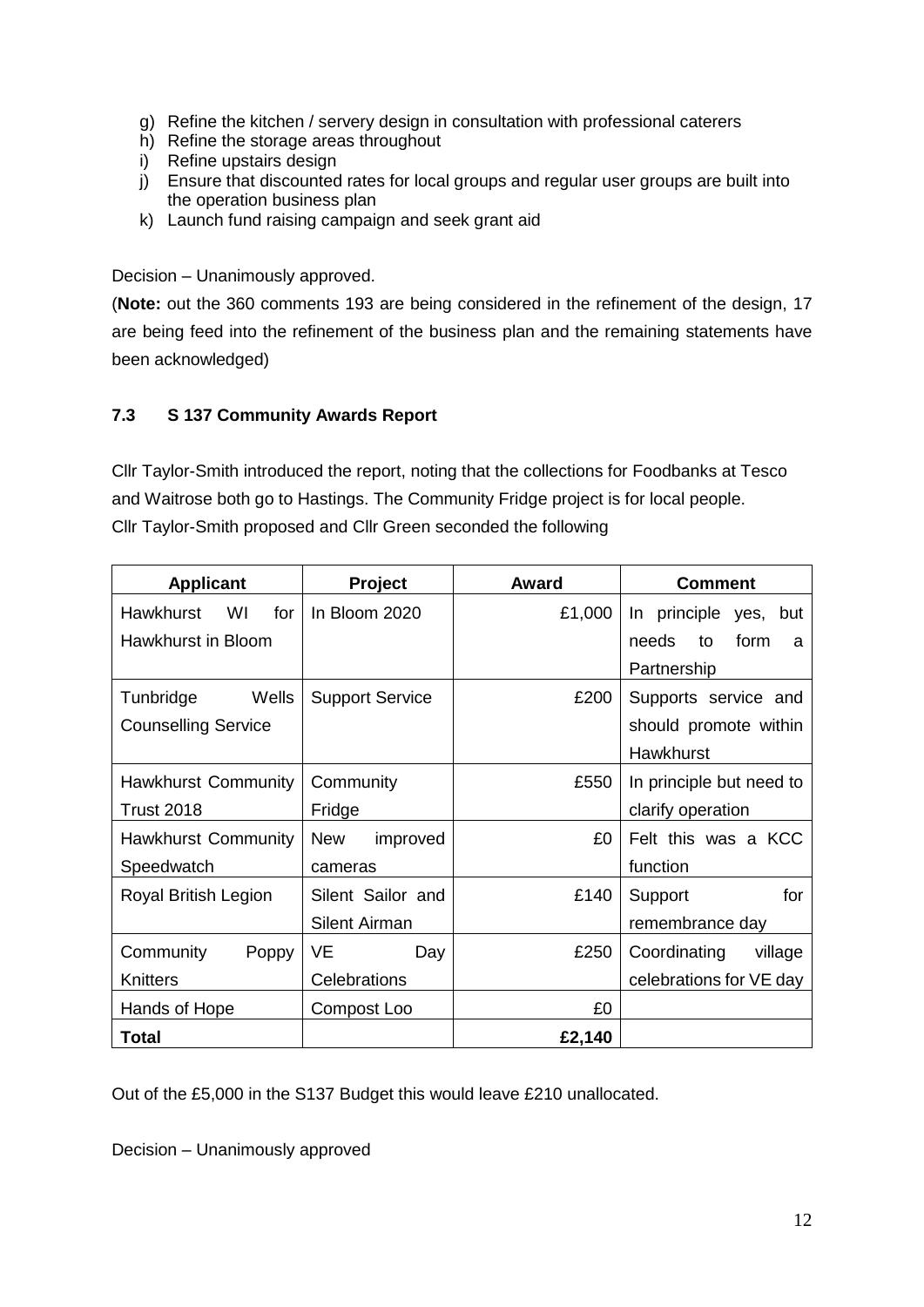7.4 **Motion:** Proposed by Cllr Escombe and supported by Cllr Martin Taylor-Smith to follow the Council's approved Tree and Hedgerow Policy by including audit, number and tag trees in the Trees and Hedgerow specification survey, March 2020

Cllr Escombe introduced the item as the concern was that if we did not do the audit it may put the council at risk. Cllr Taylor-Smith raised the point that if Council have agreed a policy a committee should not change the Policy, yes bring it back for discussion, but not change it.

Cllr Escombe proposed and Cllr Taylor-Smith seconded that: Council's implement that approved Tree and Hedgerow Policy by including audit, number and tag trees in the Trees and Hedgerow specification survey, March 2020

Decision – Unanimously approved

#### **7.5 Public Health advice – Coronavirus update**

The Clerk introduced the item, as a responsible authority Hawkhurst Parish Council will follow national guidance. We have a number of roles in the current situation.

#### **a) Provide accurate, timely information for residents**

We are currently updating the website, with a link to national guidance. As the guidance is regularly updated it would be foolish to put our "own comments" on the website. We are also linking the Council website to the local social media networks. Thank you, Cllr Pyne

#### **b) Provider of public venues**

As a provider of public venues / offices we have put up warning signs and ordered hand Sanitiser  $-3 - 4$  week waiting time. We need to be vigilant regarding cleanliness. If the situation progresses and we have to close venues, we could consider offering a credit / refund to regular users and would refund one off hires that are cancelled.

#### **c) Employer**

As an employer Hawkhurst Parish Council has a duty of care to the employees: protective clothing if required, working from home, diverting office phone to home phone, sick pay etc. Personnel Committee are meeting next week to discuss these and other issues further.

#### **d) Management of Council**

The Council can only make a decision via a show of hands at a meeting, not via emails etc. However, public meetings may be banned.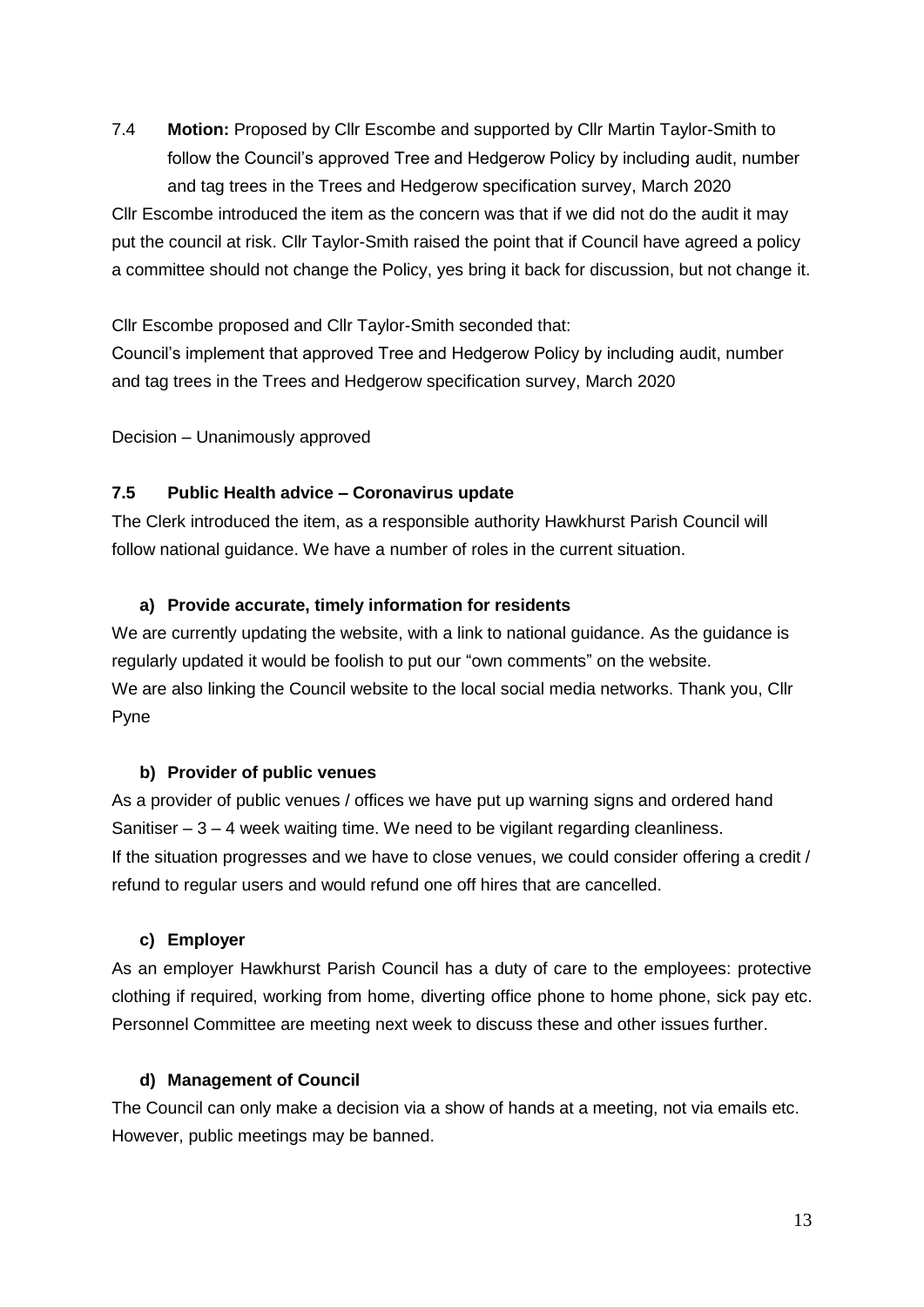If this is the case, KALC advise the Council to delegate authority to the Proper Officer (Clerk) in consultation with the Chairman and Vice-Chairman and relevant Chairman of a Committee for the day to day decisions – similar to delegated financial decision up to £1,000.

Potentially, the most problematic would be planning applications. The Clerk would liaise with the Chairman, then sound out Members via email before making a decision.

However, no significant decisions should be taken i.e. appoint a contractor, place a new order over £1,000 etc. This should help with cash flow.

Payments could proceed on a monthly basis, if payments exceed £1,000 but have already been approved by Council, they could continue to be signed off by two Councillors.

These measures would only come into effect if Council / Committee meetings were cancelled. All Councillors would be informed about decisions and all decisions would be reported the next time the Council meets.

Council to investigate improved digital resources to support decision making.

# **e) Public Events / meetings**

We will continue to follow national guidance, but if public events meeting etc. are banned a number of issues would arise.

For instance, if the Local Elections are delayed then Hawkhurst Parish Council would continue as we are until a Local Election is held.

Potentially a number of community events could be cancelled;

- The Annual Parish Assembly
- VE Day Celebrations
- Circus
- **•** Fun Fair
- Fete
- Hawkhurst 10K and 5K

Councillors will be kept informed and any decision that were made would need to be reported to the next Council meeting.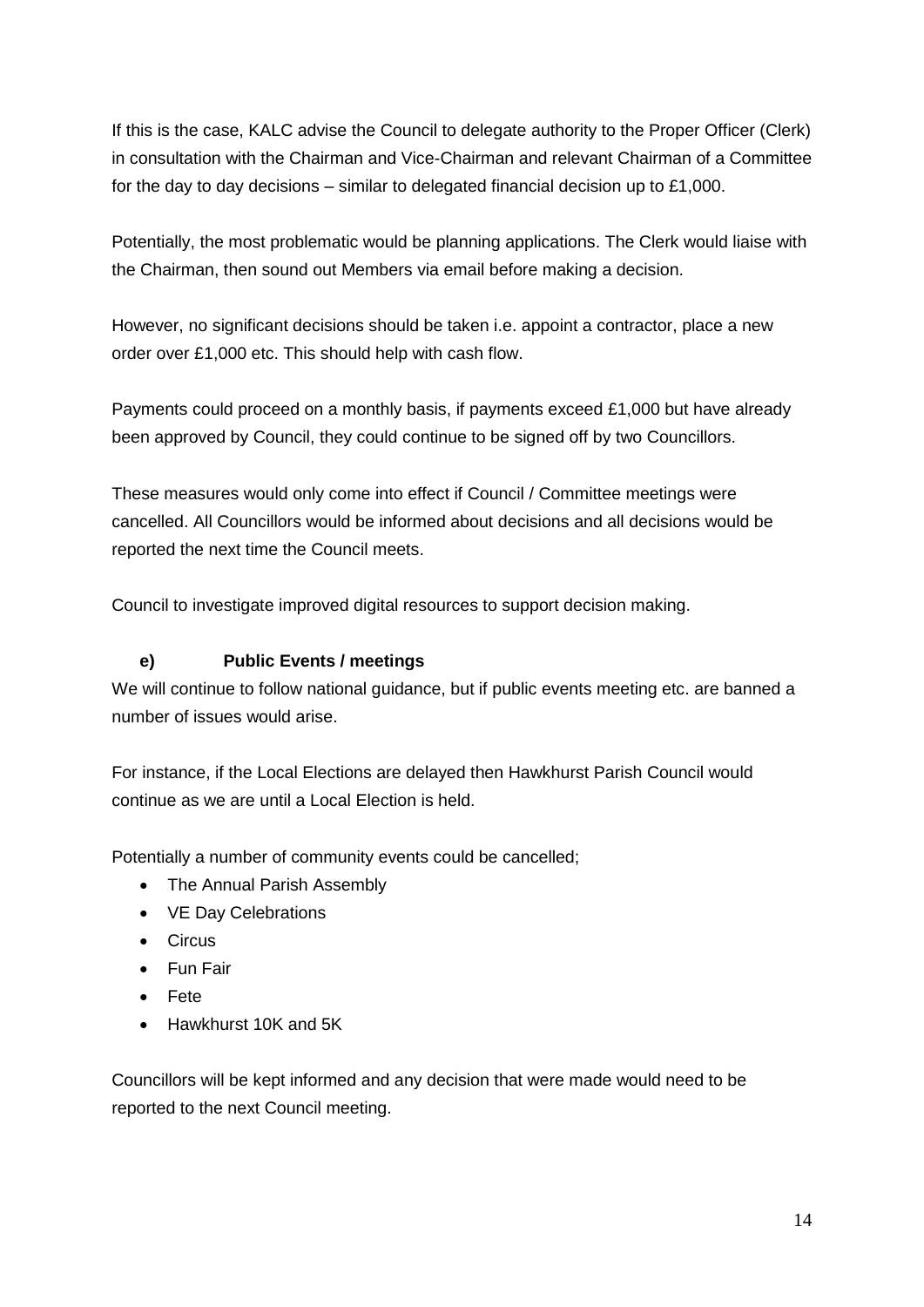#### **f) Emergency Response**

If the situation becomes significantly worse, we would link with KCC / TWBC Emergency Planning Team. We are already liaising with them.

# **g) Communications**

We are about to relaunch the Councillor email addresses but will retain the existing Members emails in the meantime.

Cllr Taylor-Smith re-emphasised the importance of the situation and the need to follow national guidance.

Cllr Green emphasised that need for good communications, review insurance and to consider digital options

Cllr Lusty was concerned about the day to day management if the staff were ill. So was the Clerk. The role of the Proper Officer could be transferred to the Responsible Financial Officer if required.

# **Recommendation**

Cllr Escombe proposed and Cllr Whittle seconded that:

- If Council / Committee meetings are cancelled due to COVID-19 that delegated authority should be given to the Proper Officer (the Clerk) in consultation with the Chairman and/ or Vice Chairman and /or Chairman of the relevant Committees.
- We keep the residents informed with links to national guidance
- Be vigilant with the venues and keep groups informed
- That we support staff Personnel Committee to agree detail
- Review community events and keep the public informed
- Review digital communications
- Review insurance for losses

Decision – Unanimously approved

**7.6 Pothole Blitz** – It was felt that most roads on Hawkhurst are in dire need of pothole repairs, but it was decided to nominate the A 229 - Rye Rd throughout Hawkhurst.

#### **8 REPORTS OF COMMITTEE CHAIRMEN AND UPDATES**

**i)** Facilities and Services Committee – Cllr Fitzpatrick, see action plan on file Multi Use Games Area 9th March 2020

At the meeting on 29<sup>th</sup> February 2020 FAS decided to progress the installation of the Multi Use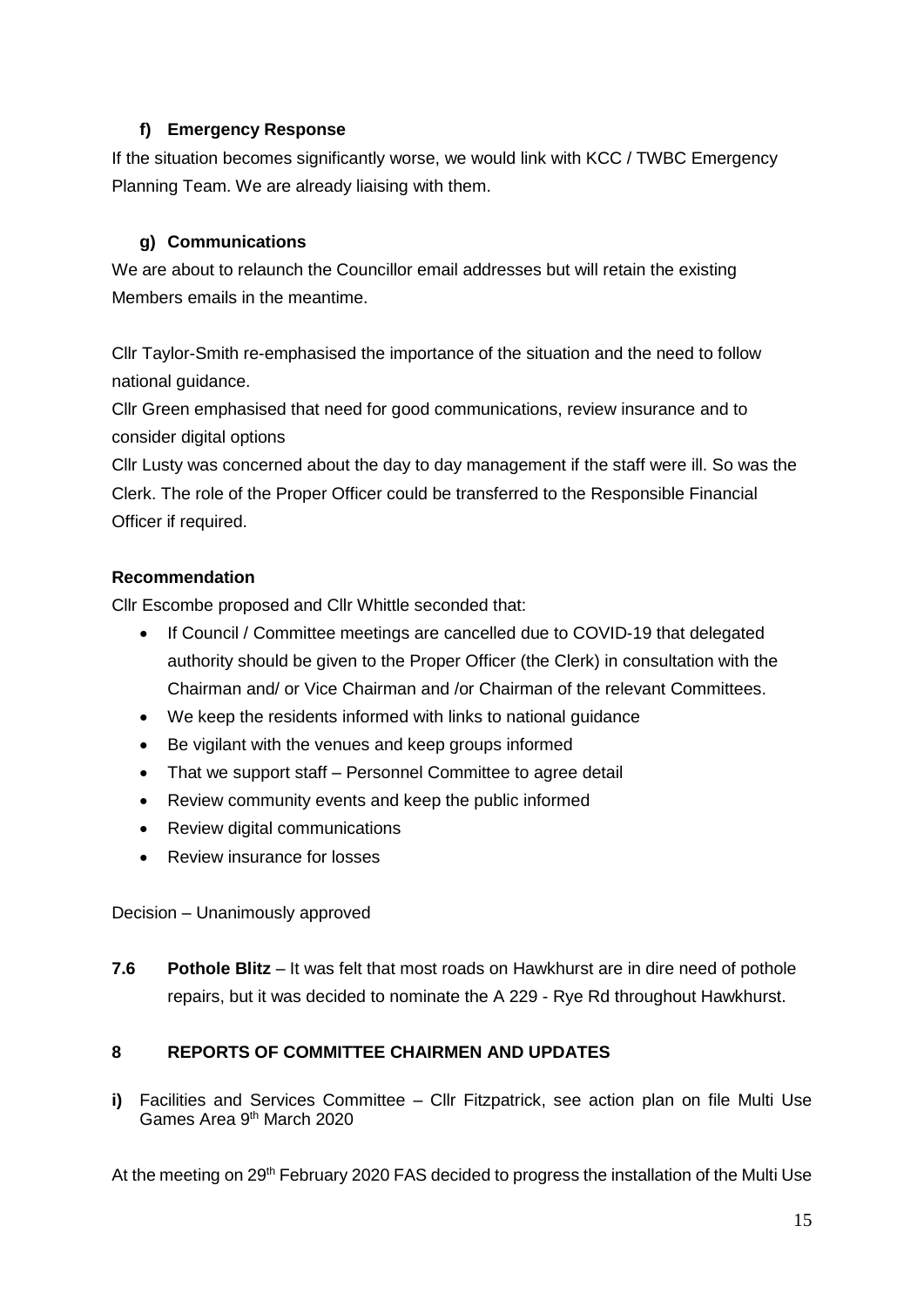Games Area, despite the tree work not being completed. The tree work will need to be done in early September 2020 after the bird nesting season has finished.

Streetscape the contractor is seeking to do the work before Easter 2020. Due to the weather they will board the approach to the area to reduce damage.

Then the Council we seek to install a path in this area, which is a suggestion that has come out of the Community Centre consultation. The final funding /costing for the MUGA is shown below;

| <b>No</b>      | <b>Funding source</b>           | <b>Amount</b> |
|----------------|---------------------------------|---------------|
| 1              | Allocated reserves              | £20,000       |
| $\overline{2}$ | 2019/20 budget                  | £5,000        |
| 3              | <b>KPFA Grant</b>               | £1,000        |
| 4              | <b>Kent Sports</b>              | £10,000       |
| 5              | <b>KCC area Members Fund</b>    | £5,000        |
| 6              | Fowlers Car park 2019/20 budget | £5,100        |
| 7              | <b>HPC General Reserves</b>     | £6,050        |
|                | <b>Total</b>                    | £52,150       |
|                |                                 |               |
|                | <b>Project cost</b>             |               |
|                | <b>Street Scape costs</b>       | £52,150       |

- **ii) Strategy, Administration and Projects Committee** Next meeting Thursday 23<sup>rd</sup> April 2020, 7:45pm KGV.
- **iii) Personnel** next meeting to be  $17<sup>th</sup>$  March 2020.
- iv) Community Centre Working Group Cllr Whittle, see minutes 4<sup>th</sup> March 2020.
- **v) Fete Committee** Cllr Hunt, NA

#### **9. FINANCE:**

9.1 Monthly Income and expenditure – up to  $29<sup>th</sup>$  February 2020

| Accounts for payment              | £  | 9,817.39  | to 09.03.20 |
|-----------------------------------|----|-----------|-------------|
| Payment received                  | £  | 3,001.40  | to 28.02.20 |
| <b>Net Expenditure</b>            | -£ | 6,815.99  |             |
| Cambridge & Counties              | £  | 86,786.66 | to 30.04.19 |
| <b>Cambridge Building Society</b> | £  | 75,527.15 | to 31.12.19 |